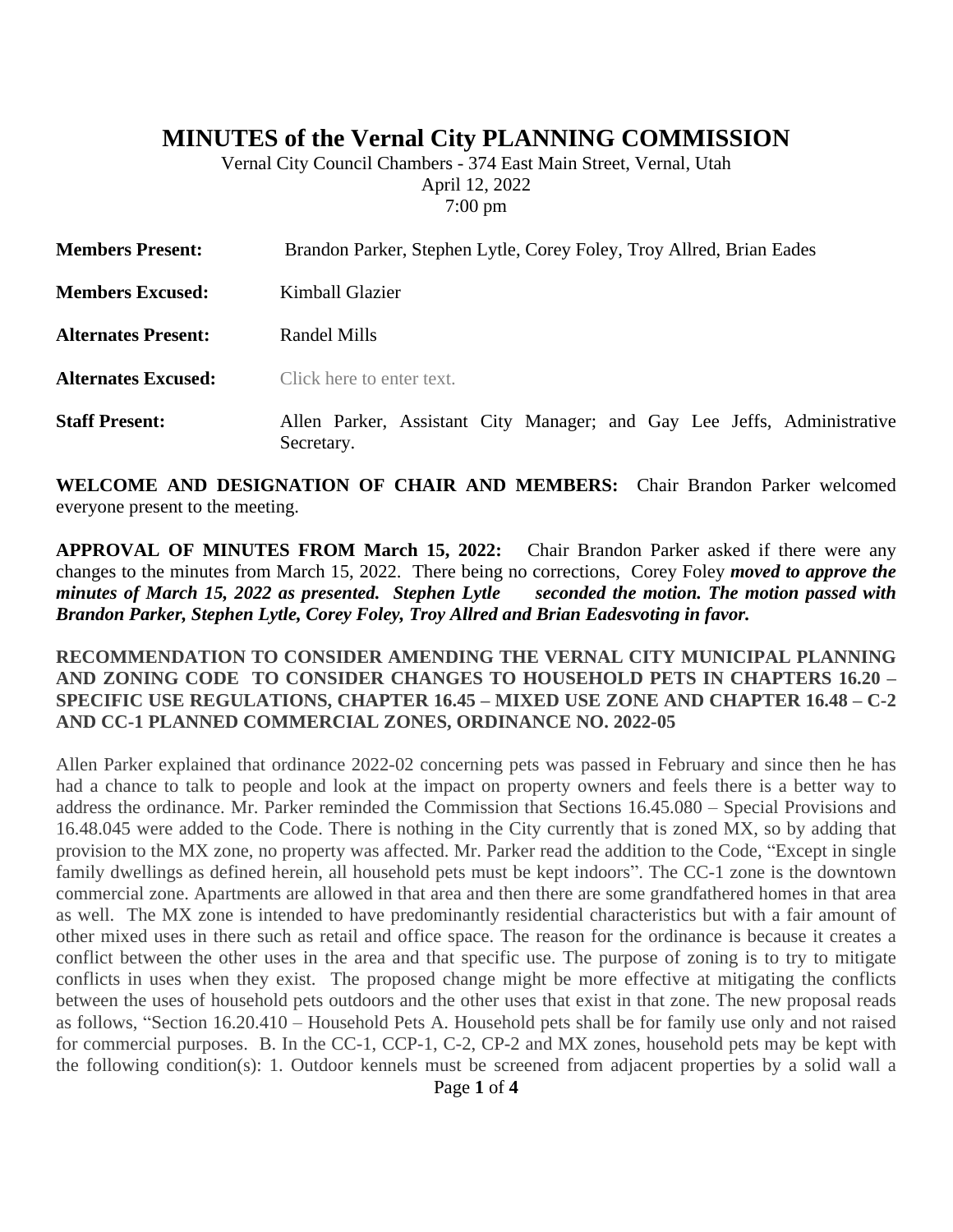#### **Vernal City Planning Commission Minutes April 12, 2022**

minimum of six (6) feet in height." Commercial operation is not the intention for household pets. A single family dwelling is not a permitted use in a commercial zone, neither are duplexes, triplexes, etc., but there are still some that exist in those commercial zones that are grandfathered in and they can continue to be used as residences even though they are not one of the permitted uses within those zones until someone changes that use to something else. The ordinance change would allow a pet to be kept outside with a level of screening between their property and the adjacent properties. Brian Eades asked what the original impetus was for these changes. Mr. Parker explained that in the commercial downtown zone there was a pet being kept outdoors that was creating a perceived conflict between that property and the adjoining properties. There were reports of barking and uncomfortableness with people trying to get into and out of businesses. Mr. Eades asked if the City Council has heard about this conflict. Mr. Parker stated that they have and they passed the original ordinance a couple of months ago that did not allow household pets to be kept outdoors. Mr. Parker explained that the City is trying to find a way to relax the requirements. Mr. Parker reiterated that this ordinance is only for commercial zones. Mr. Parker explained which living spaces are allowed in commercial zones. Brandon Parker had heard from several residents of Vernal City that their problem was with the downtown plan and eating outside on a patio with a dog barking or with the odor from the dog even with a screen. Mr. Parker explained that the City has a nuisance ordinance that would govern smells and noise. Corey Foley stated that a dog kennel would have to be on the property owners own property and would need to have the correct setbacks.. Mr. Foley also felt that the word "screening" is too vague and would prefer specifics. Mr. Parker explained that was the reason the "solid wall" was put into the ordinance. Commissioner Parker said that he would like to have the same material as the exterior of building. Mr. Foley asked if the zone for apartments above businesses is already considered to be the MX zone. Mr. Parker answered that the Commission is talking about zones and not the uses, but it is considered to be a mixed use configuration. There was discussion about where a pet could be on a Commercial outdoor property. Mr. Parker stated that it would be very hard for the City to tell a pet owner that their pet could not go out on their balcony and that is not the intention of the ordinance.

## Brandon Parker opened the public hearing to receive comment from the public.

Richard Case, 317 North 1250 West, inquired about a separate application that was not on the agenda and was told to contact the office later.

Jenny Thompson, 54 West 200 North, stated that this ordinance does not directly affect her but she does have some thoughts on the ordinance. Ms. Thompson asked if the resident with the dog was there prior to the restaurant that was complaining about the barking. Mr. Parker answered that the restaurant is not in place yet and that it is currently under construction. Ms. Thompson said that she thought that it was an existing problem and that people were eating with the dog right there barking. Mr. Parker reiterated that the restaurant does not exist yet, but the dog is there. Mr. Foley asked if Ms. Thompson had seen the new downtown revitalization plan for that area. Ms. Thompson replied that she always goes to the City Council meetings and so she has probably seen the plan. Mr. Foley stated that there will be a walking boulevard across the back of the property and the dog is in the kennel which makes people uncomfortable. Mr. Foley said that he was told that the dog was growling at a family which made them uncomfortable and made the children scared. Ms. Thompson commented that the rights of both parties matter and then asked, does a business matter more than private property rights of an individual because property rights are one of our constitutional rights that cannot be taken away unless a crime has been committed. Ms. Thompson stated that she does have concerns for the resident being able to have their dog outside, but she can also see that it can be alarming and uncomfortable if the dog is out of control. Ms. Thompson was wondering if there had been a group of people complaining and then asked, what kind of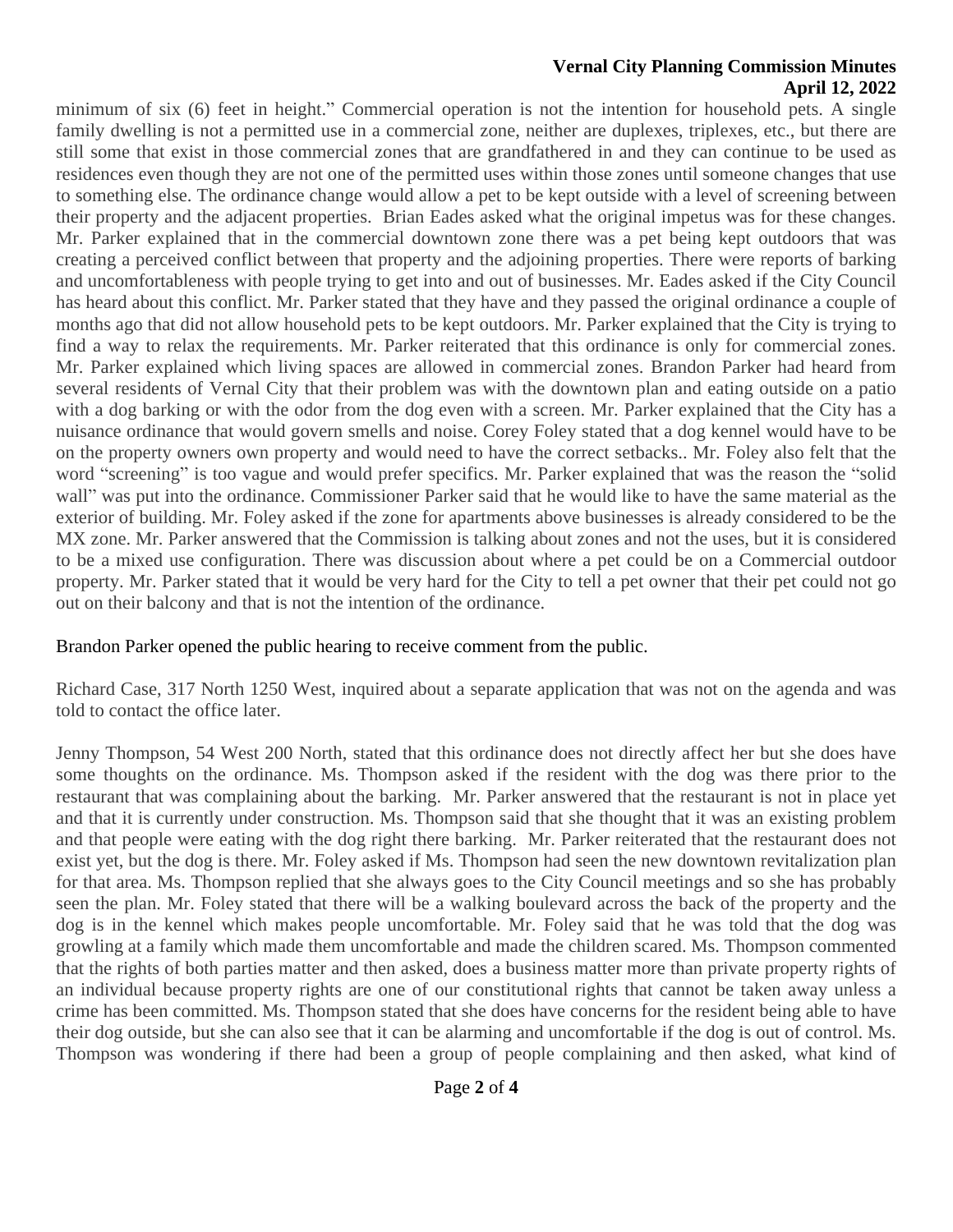#### **Vernal City Planning Commission Minutes April 12, 2022**

government do we have, are we a democracy or are we a theocracy? Commissioner Parker replied that we have a democracy, a republic really. Ms. Thompson explained to the Commission that we have a constitutional republic and that it means we are not a pure democracy because a pure democracy can be evil. Under a pure democracy the majority always rules and the individual has no rights, we have individual rights and private property rights Ms. Thompson expressed that she likes the idea of the property owners being able to have their dog outside with a wall. Ms. Thompson stressed bringing in both sides.

### Chair, Brandon Parker closed the public hearing.

Mr. Foley asked if there were setbacks for the commercial area. Mr. Parker answered that there are no setbacks in the downtown area for the structures. Mr. Foley asked if the structure could be built to the property line. Mr. Parker replied that a structure could be built on the property line and that is one of the problems with the downtown area because there is no room for parking. Commissioner Parker asked if the City attorney thought it was unlawful to pass the original ordinance or if there was public concern and why is the Commission revisiting the ordinance. Mr. Parker answered that he had not received any feedback from the City attorney only anecdotal feedback from the State. Mr. Parker stated that the question that has been asked is if this is a grandfathered property right. The City is definitely not attempting to eliminate a use but trying to mitigate the conflict that arises when it comes directly up against other people's property rights. The point is to try to preserve as many rights as possible and still mitigate the conflict. Commissioner Parker said that he would entertain a motion on this ordinance. Mr. Eades stated that felt he needed more information and would have to abstain from voting. Mr. Parker showed the downtown plan for the area in question and pointed out where a dog kennel is located in the same area. Mr. Parker informed the Commission that people are will be allowed to walk their pets on a leash in that area. Mr. Parker reminded the Commission that the public hearing has been conducted and that the Commission can forward a positive or negative recommendation or it can be tabled..

#### *Troy Allred moved to table the ordinance. Randel Mills seconded the motion. The motion passed with Brandon Parker, Stephen Lytle, Corey Foley, Troy Allred, Brian Eades and Randel Mills voting in favor.*

# **ASHLEY MEADOWS CONDOS PLAT VACATION LOCATED AT 575 NORTH 175 EAST, VERNAL, UTAH– 2022-004-VAC**

Allen Parker explained the applicant is requesting their property located at 575 North 175 East, that has been created as a plat, be vacated and returned to the original piece of land. This is a condominium plat and the condominiums are all owned by a mother and son. Brandon Parker mentioned that some of the condominiums were sold within the last six (6) years. Mr. Parker stated that the applicant has bought back all of the condominiums and have included warrantee deeds for all of the units, but he will verify the ownership. Mr. Parker informed the Commission that no public hearing is needed for the vacation of a plat. The State requires that the land use authority, if there are no easements or public right of ways, can act to vacate the plat. The owners would like to continue to rent the existing buildings and build more buildings to the south and complete the project as apartments instead of condominiums. Corey Foley clarified that the property would have one (1) owner and would not have individual owners for each unit. Mr. Parker confirmed there would be one (1) owner and the property is zoned R-4 and could be re-platted in the future but would have to go through the whole planning process again. Commissioner Parker commented that there was a church conducting services in the clubhouse at one time. Mr. Parker informed that church services could continue. Commissioner Parker voiced concern about ownership for all units. Mr. Foley asked if there were any code changes for infrastructure from